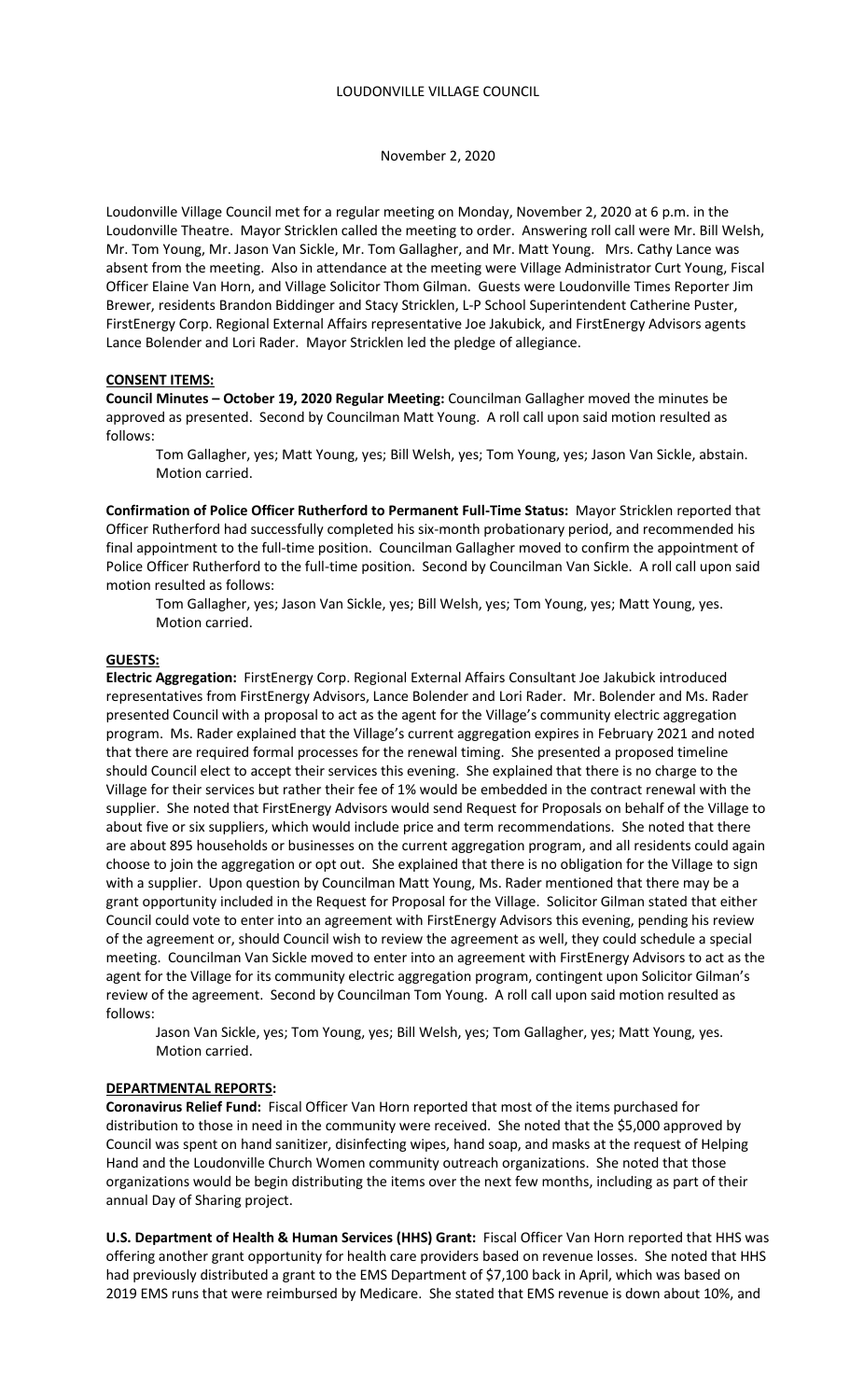November 2, 2020

noted that an application was submitted to HHS to determine if the Village EMS would be eligible for any additional grant funds.

**Meeting Management Portal:** Fiscal Officer Van Horn reported that the development and training for the new online meeting portal is underway, noting she hoped it would be up and running by the November 16 Council meeting. She noted that iPads may not arrive before the next meeting.

**2021 Budget:** Fiscal Officer Van Horn reported that the Finance Committee would be meeting within the next few weeks to work on the 2021 budget. She noted that, while Village income tax collections continue to be as estimated this year, the next couple of months remain questionable, further noting it is difficult to estimate what challenges the pandemic may bring. She noted that 2021 income tax revenue estimates may not change during budget preparation, but noted there will be adjustments to carryovers and interest income. She noted Department Heads have been conscientious in working within their 2020 budgets.

### **LEGISLATION:**

### **ORDINANCE 40-2020**

# **AN ORDINANCE TO MAKE ADDITIONAL APPROPRIATIONS AND TRANSFERS FOR THE CURRENT YEAR AND DECLARING AN EMERGENCY**

VOTE TO SUSPEND THE RULES

Councilman Welsh moved to suspend the rules of the law, which require an ordinance to be read on three different days, for Ordinance 40-2020. Councilman Van Sickle seconded the motion. A roll call upon said motion resulted as follows:

Bill Welsh, yes; Jason Van Sickle, yes; Tom Young, yes; Tom Gallagher, yes; Matt Young, yes. Motion carried.

ADOPTION VOTE

Councilman Welsh moved that Ordinance 40-2020 be passed as read. Second by Councilman Van Sickle. A roll call upon said motion resulted as follows:

Bill Welsh, yes; Jason Van Sickle, yes; Tom Young, yes; Tom Gallagher, yes; Matt Young, yes. Motion carried.

### **RESOLUTION 41-2020**

## **A RESOLUTION TRANSFERRING APPROPRIATIONS WITHIN A FUND AND DECLARING AN EMERGENCY**

VOTE TO SUSPEND THE RULES

Councilman Welsh moved to suspend the rules of the law, which require an ordinance to be read on three different days, for Resolution 41-2020. Councilman Van Sickle seconded the motion. A roll call upon said motion resulted as follows:

Bill Welsh, yes; Jason Van Sickle, yes; Tom Young, yes; Tom Gallagher, yes; Matt Young, yes. Motion carried.

## ADOPTION VOTE

Councilman Welsh moved that Resolution 41-2020 be passed as read. Second by Councilman Van Sickle. A roll call upon said motion resulted as follows:

Bill Welsh, yes; Jason Van Sickle, yes; Tom Young, yes; Tom Gallagher, yes; Matt Young, yes. Motion carried.

#### **ORDINANCE 42-2020**

# **AN ORDINANCE AUTHORIZING THE VILLAGE ADMINISTRATOR AND FISCAL OFFICER TO ENTER INTO A CONTRACT FOR THE PROVISION OF PAVING MATERIALS AND SERVICES FOR THE NORTH JEFFERSON/EAST CAMPBELL STREET RESURFACING PROJECT IN THE VILLAGE OF LOUDONVILLE**

## VOTE TO SUSPEND THE RULES

Councilman Matt Young moved to suspend the rules of the law, which require an ordinance to be read on three different days, for Ordinance 42-2020. Councilman Gallagher seconded the motion. A roll call upon said motion resulted as follows: